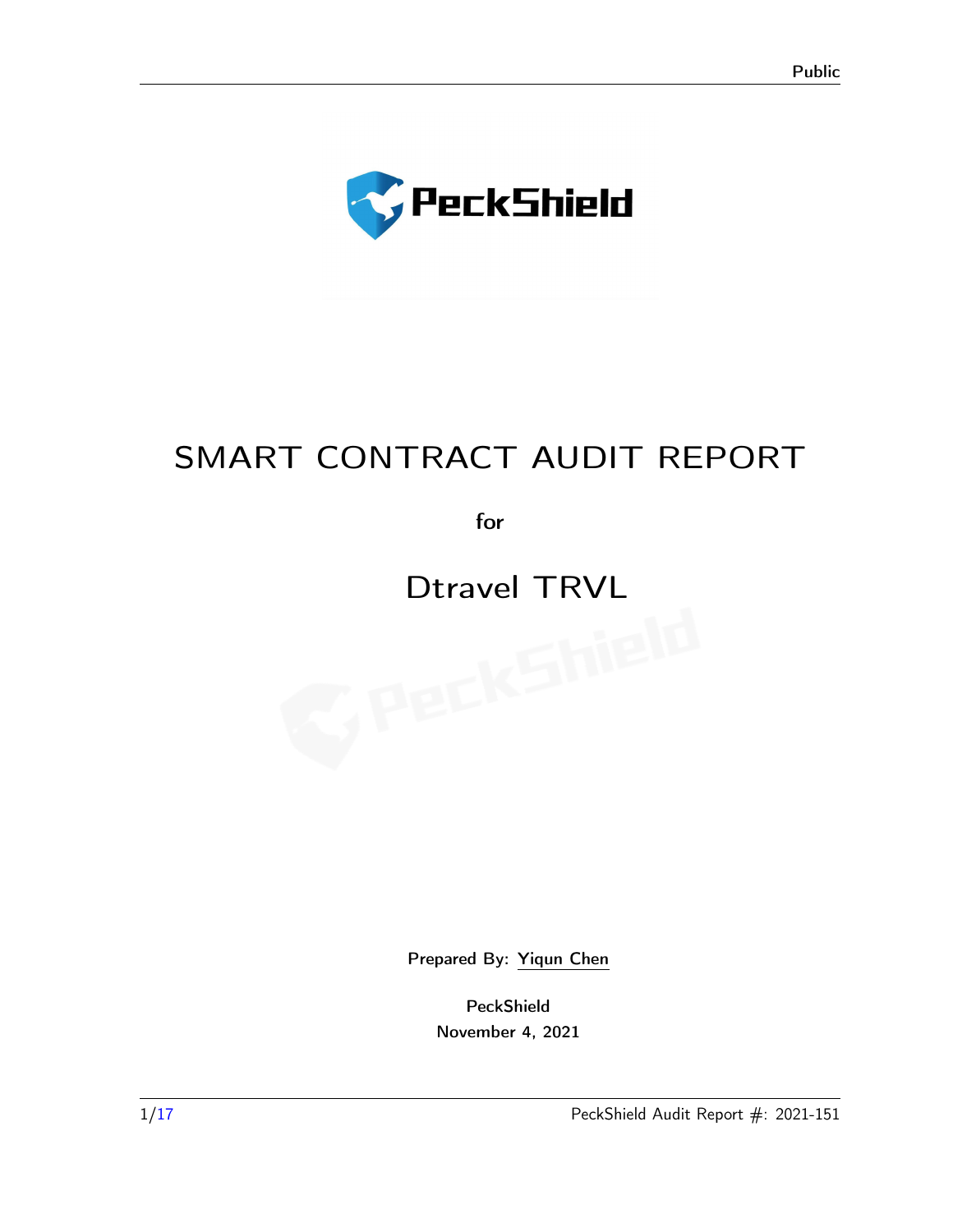## Document Properties

| <b>Client</b>         | <b>Dtravel</b>              |
|-----------------------|-----------------------------|
| <b>Title</b>          | Smart Contract Audit Report |
| <b>Target</b>         | Dtravel TRVL                |
| <b>Version</b>        | 1.0                         |
| <b>Author</b>         | Jing Wang                   |
| <b>Auditors</b>       | Jing Wang, Xuxian Jiang     |
| <b>Reviewed by</b>    | Yigun Chen                  |
| Approved by           | Xuxian Jiang                |
| <b>Classification</b> | Public                      |

### Version Info

| <b>Version</b>  | <b>Date</b>      | <b>Author</b> | <b>Description</b>   |
|-----------------|------------------|---------------|----------------------|
| 1.0             | November 4, 2021 | Jing Wang     | <b>Final Release</b> |
|                 |                  |               |                      |
|                 |                  |               |                      |
|                 |                  |               |                      |
| $\Gamma$ ontact |                  |               |                      |

## **Contact**

For more information about this document and its contents, please contact PeckShield Inc.

| <b>Name</b> | Yigun Chen               |
|-------------|--------------------------|
| Phone       | +86 183 5897 7782        |
| Email       | ` contact@peckshield.com |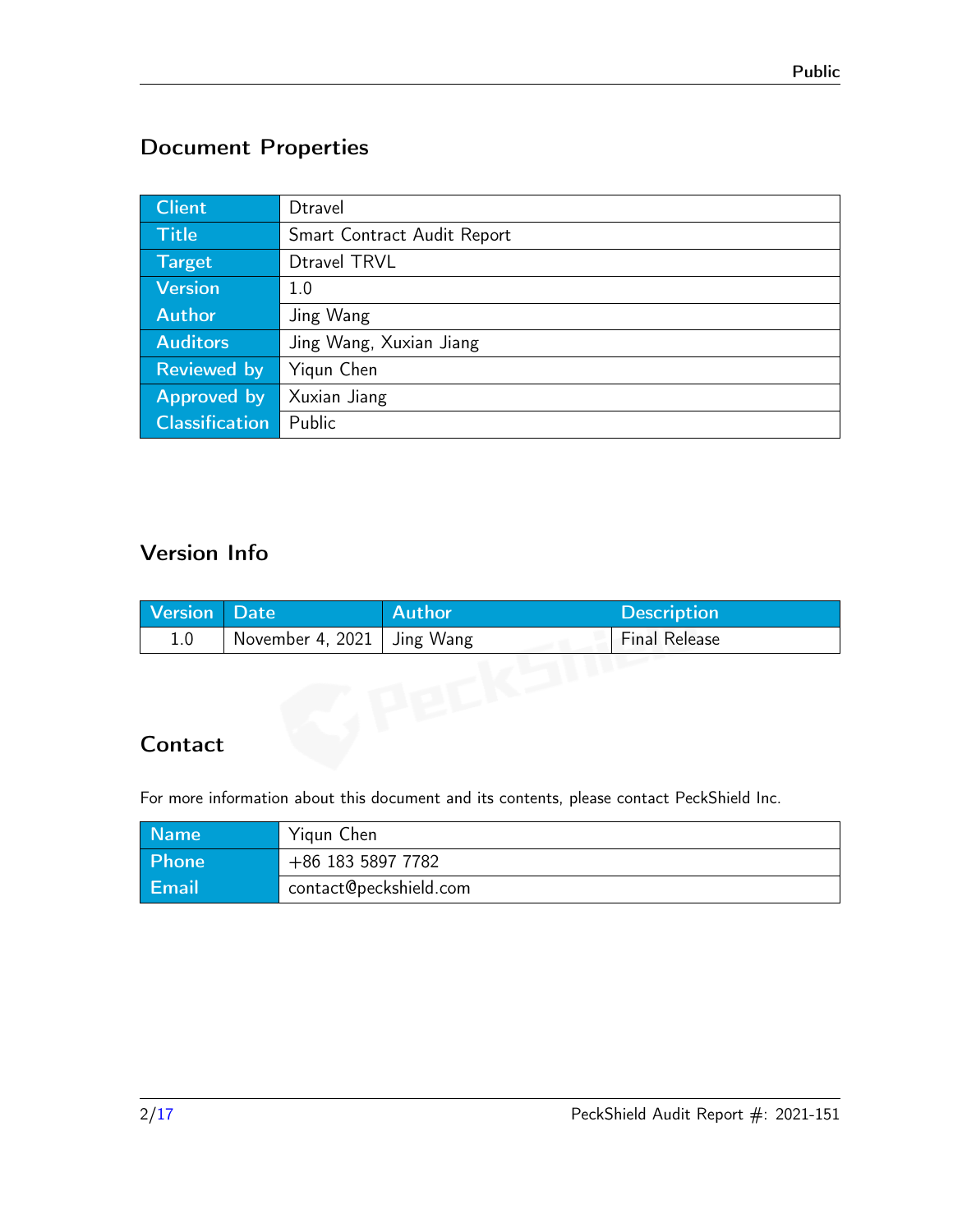## **Contents**

| 1              | <b>Introduction</b>                                                                | 4   |  |
|----------------|------------------------------------------------------------------------------------|-----|--|
|                | 11                                                                                 | 4   |  |
|                | 1.2                                                                                |     |  |
|                | 1.3                                                                                |     |  |
|                | 1.4                                                                                |     |  |
| $\overline{2}$ | <b>Findings</b>                                                                    | 8   |  |
|                | 2.1                                                                                |     |  |
|                | 2.2                                                                                | 9   |  |
| 3              | <b>ERC20 Compliance Checks</b>                                                     | 10  |  |
| 4              | <b>Detailed Results</b>                                                            | 13  |  |
|                | 4.1                                                                                |     |  |
|                | Gas Efficient Replacement of memory to calldata Marine Marine Marine and 14<br>4.2 |     |  |
|                | 4.3                                                                                | -15 |  |
| 5.             | <b>Conclusion</b>                                                                  | 16  |  |
|                | <b>References</b><br>17                                                            |     |  |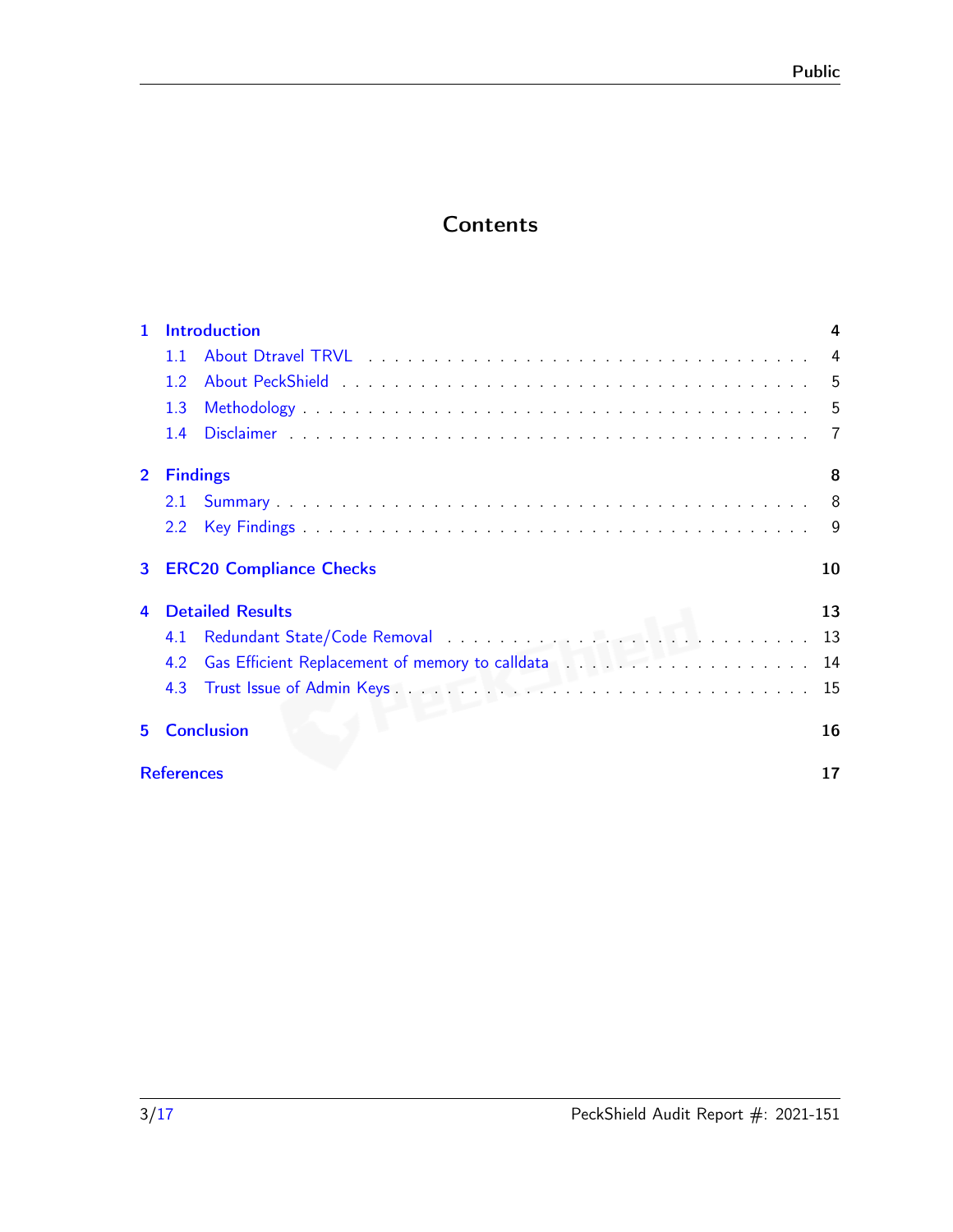# <span id="page-3-0"></span>1 | Introduction

Given the opportunity to review the design document and related source code of the Dtravel TRVL token contract, we outline in the report our systematic method to evaluate potential security issues in the smart contract implementation, expose possible semantic inconsistency between smart contract code and the documentation, and provide additional suggestions or recommendations for improvement. Our results show that the given version of the smart contract exhibits no ERC20 compliance issues or security concerns. This document outlines our audit results.

#### <span id="page-3-1"></span>1.1 About Dtravel TRVL

Dtravel is a decentralized platform for the home-sharing economy that facilitates accommodation discovery, booking, and payments. Dtravel users can make payments with both fiat currencies and popular cryptocurrencies, including TRVL - the native utility token of the Dtravel network. Within the Dtravel ecosystem, TRVL can be used for payments, incentives and rewards, participation in Dtravel DAO governance, and to provide liquidity to decentralized exchanges for rewards. This audit covers the ERC20-compliance validation of the TRVL token.

The basic information of Dtravel TRVL is as follows:

| Item                  | <b>Description</b>            |
|-----------------------|-------------------------------|
| Name 1                | Dtravel                       |
| Type                  | Ethereum ERC20 Token Contract |
| Platform              | Solidity                      |
| Audit Method          | Whitebox                      |
| Audit Completion Date | November 4, 2021              |

In the following, we show the Git repository and the commit hash value used in this audit:

• https://github.com/dTravel/trvl-token-issue-contracts.git (95124b3)

And this is the commit ID after all fixes for the issues found in the audit have been checked in: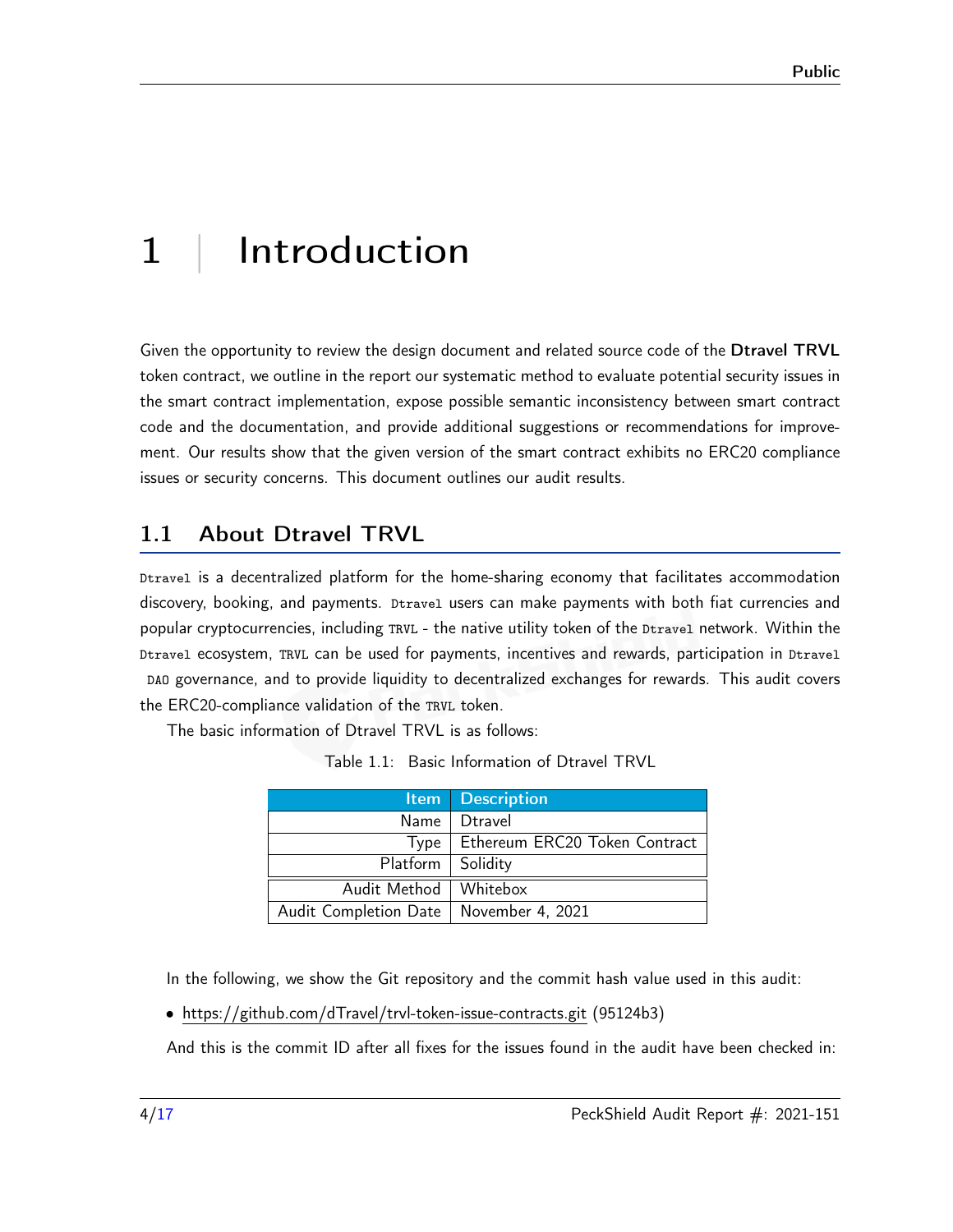• https://github.com/dTravel/trvl-token-issue-contracts.git (ec79426)

## <span id="page-4-0"></span>1.2 About PeckShield

PeckShield Inc. [\[6\]](#page-16-2) is a leading blockchain security company with the goal of elevating the security, privacy, and usability of current blockchain ecosystem by offering top-notch, industry-leading services and products (including the service of smart contract auditing). We are reachable at Telegram [\(https://t.me/peckshield\)](https://t.me/peckshield), Twitter [\(http://twitter.com/peckshield\)](http://twitter.com/peckshield), or Email [\(contact@peckshield.com\)](contact@peckshield.com).

## <span id="page-4-1"></span>1.3 Methodology

To standardize the evaluation, we define the following terminology based on OWASP Risk Rating Methodology [\[5\]](#page-16-3):

- Likelihood represents how likely a particular vulnerability is to be uncovered and exploited in the wild;
- Impact measures the technical loss and business damage of a successful attack;
- Severity demonstrates the overall criticality of the risk;

Likelihood and impact are categorized into three ratings: H, M and L, i.e., high, medium and low respectively. Severity is determined by likelihood and impact and can be classified into four categories accordingly, i.e., Critical, High, Medium, Low shown in Table [1.2.](#page-4-2)

<span id="page-4-2"></span>

#### Table 1.2: Vulnerability Severity Classification

We perform the audit according to the following procedures: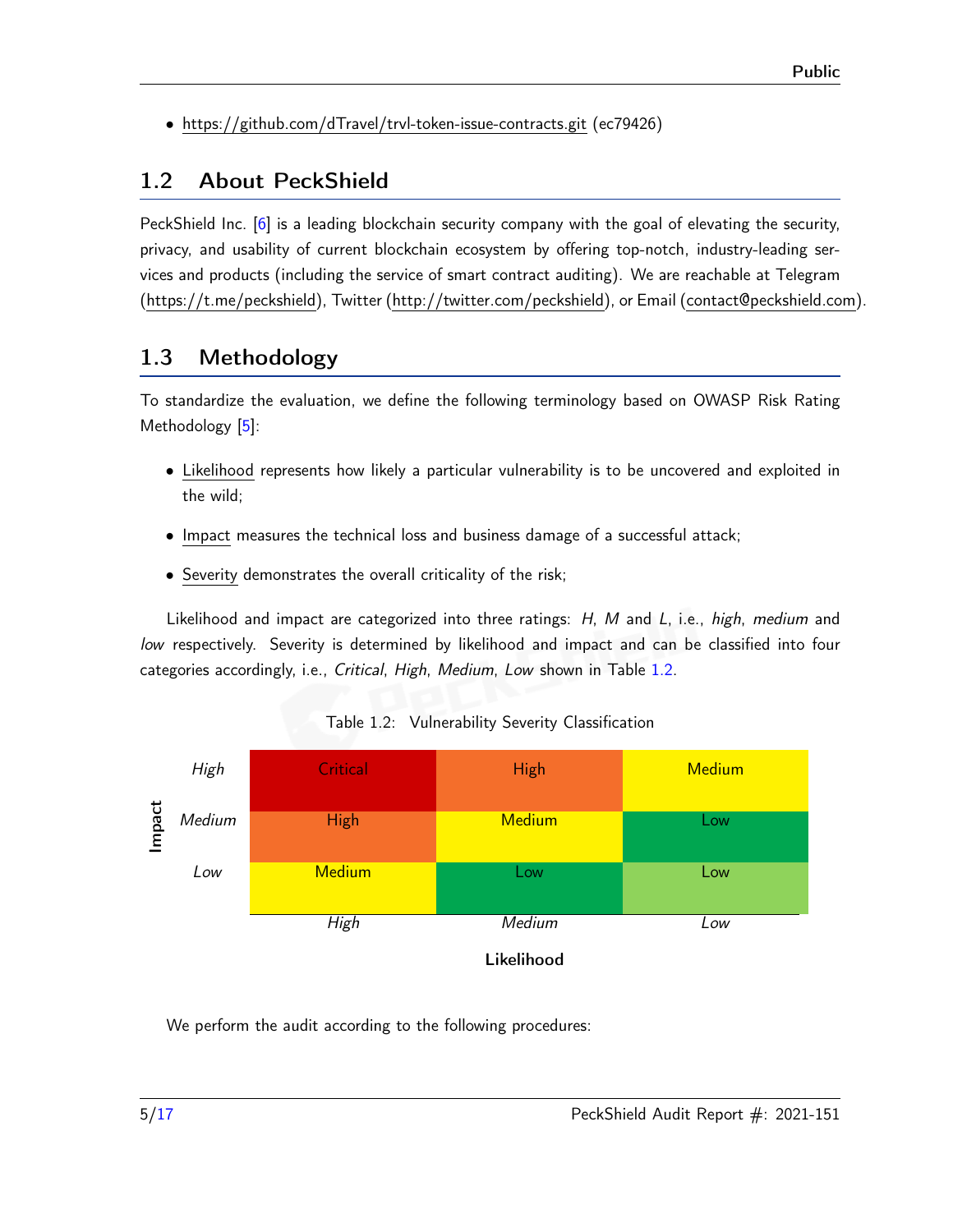- Basic Coding Bugs: We first statically analyze given smart contracts with our proprietary static code analyzer for known coding bugs, and then manually verify (reject or confirm) all the issues found by our tool.
- ERC20 Compliance Checks: We then manually check whether the implementation logic of the audited smart contract(s) follows the standard ERC20 specification and other best practices.
- <span id="page-5-0"></span>• Additional Recommendations: We also provide additional suggestions regarding the coding and development of smart contracts from the perspective of proven programming practices.

| Category                                                                                                      | <b>Check Item</b>                                                                                                                                                                                                                                                                                                                                                                                                                              |
|---------------------------------------------------------------------------------------------------------------|------------------------------------------------------------------------------------------------------------------------------------------------------------------------------------------------------------------------------------------------------------------------------------------------------------------------------------------------------------------------------------------------------------------------------------------------|
|                                                                                                               | Constructor Mismatch                                                                                                                                                                                                                                                                                                                                                                                                                           |
|                                                                                                               | Ownership Takeover                                                                                                                                                                                                                                                                                                                                                                                                                             |
|                                                                                                               | Redundant Fallback Function                                                                                                                                                                                                                                                                                                                                                                                                                    |
|                                                                                                               | Overflows & Underflows                                                                                                                                                                                                                                                                                                                                                                                                                         |
|                                                                                                               | Reentrancy                                                                                                                                                                                                                                                                                                                                                                                                                                     |
| Money-Giving Bug<br><b>Blackhole</b><br>Revert DoS<br><b>Basic Coding Bugs</b><br>Gasless Send<br>Costly Loop |                                                                                                                                                                                                                                                                                                                                                                                                                                                |
|                                                                                                               |                                                                                                                                                                                                                                                                                                                                                                                                                                                |
|                                                                                                               |                                                                                                                                                                                                                                                                                                                                                                                                                                                |
|                                                                                                               | Unauthorized Self-Destruct<br>Unchecked External Call<br>Send Instead of Transfer<br>(Unsafe) Use of Untrusted Libraries<br>(Unsafe) Use of Predictable Variables<br><b>Transaction Ordering Dependence</b><br>Deprecated Uses<br>Compliance Checks (Section 3)<br>Avoiding Use of Variadic Byte Array<br>Using Fixed Compiler Version<br>Making Visibility Level Explicit<br>Making Type Inference Explicit<br>Following Other Best Practices |
|                                                                                                               |                                                                                                                                                                                                                                                                                                                                                                                                                                                |
|                                                                                                               |                                                                                                                                                                                                                                                                                                                                                                                                                                                |
|                                                                                                               |                                                                                                                                                                                                                                                                                                                                                                                                                                                |
|                                                                                                               |                                                                                                                                                                                                                                                                                                                                                                                                                                                |
|                                                                                                               |                                                                                                                                                                                                                                                                                                                                                                                                                                                |
|                                                                                                               |                                                                                                                                                                                                                                                                                                                                                                                                                                                |
|                                                                                                               |                                                                                                                                                                                                                                                                                                                                                                                                                                                |
|                                                                                                               |                                                                                                                                                                                                                                                                                                                                                                                                                                                |
|                                                                                                               | Approve / TransferFrom Race Condition                                                                                                                                                                                                                                                                                                                                                                                                          |
| <b>ERC20 Compliance Checks</b>                                                                                |                                                                                                                                                                                                                                                                                                                                                                                                                                                |
|                                                                                                               |                                                                                                                                                                                                                                                                                                                                                                                                                                                |
|                                                                                                               |                                                                                                                                                                                                                                                                                                                                                                                                                                                |
| <b>Additional Recommendations</b>                                                                             |                                                                                                                                                                                                                                                                                                                                                                                                                                                |
|                                                                                                               |                                                                                                                                                                                                                                                                                                                                                                                                                                                |
|                                                                                                               | Adhering To Function Declaration Strictly                                                                                                                                                                                                                                                                                                                                                                                                      |
|                                                                                                               |                                                                                                                                                                                                                                                                                                                                                                                                                                                |

Table 1.3: The Full List of Check Items

To evaluate the risk, we go through a list of check items and each would be labeled with a severity category. For one check item, if our tool does not identify any issue, the contract is considered safe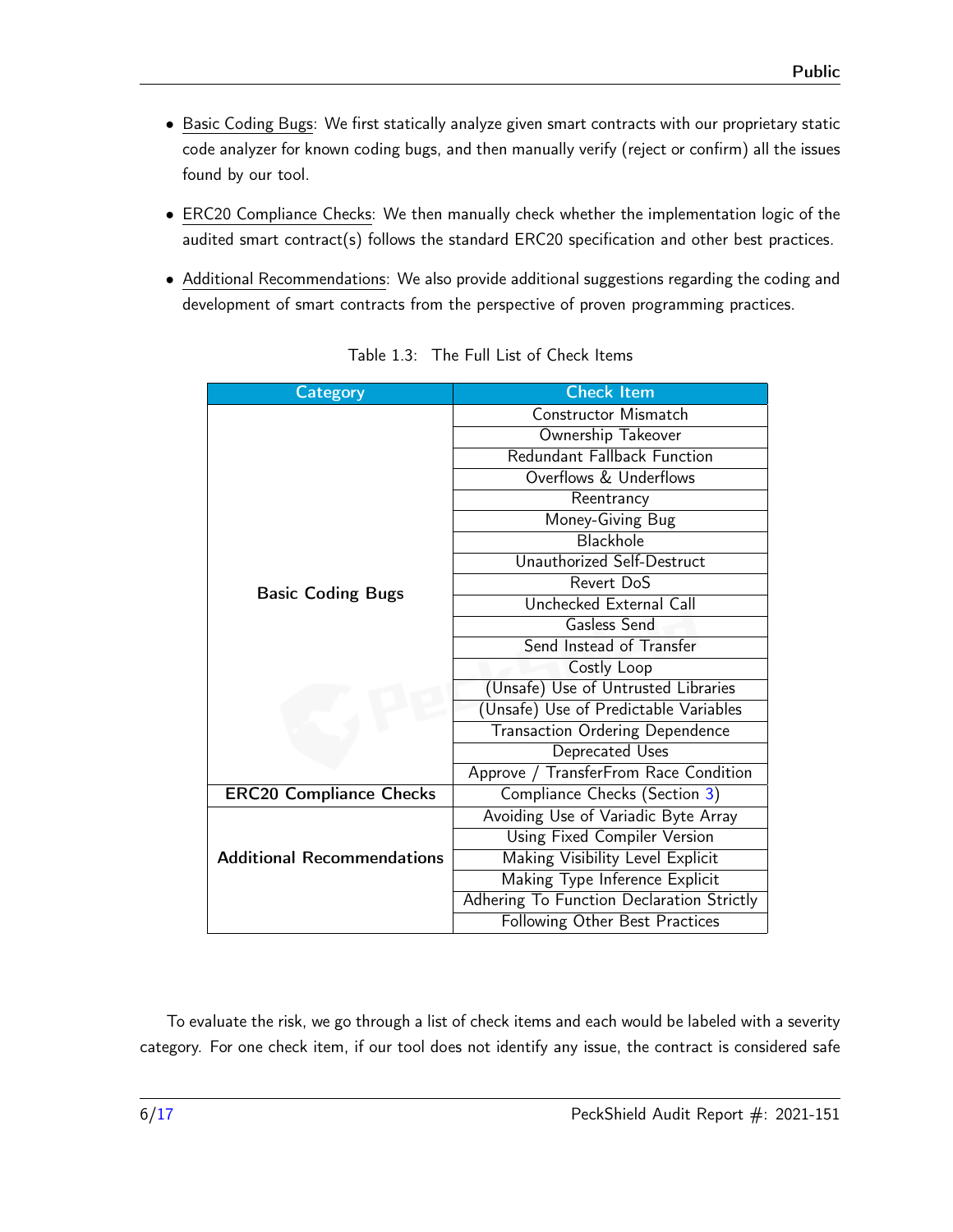regarding the check item. For any discovered issue, we might further deploy contracts on our private testnet and run tests to confirm the findings. If necessary, we would additionally build a PoC to demonstrate the possibility of exploitation. The concrete list of check items is shown in Table [1.3.](#page-5-0)

#### <span id="page-6-0"></span>1.4 Disclaimer

Note that this security audit is not designed to replace functional tests required before any software release, and does not give any warranties on finding all possible security issues of the given smart contract(s) or blockchain software, i.e., the evaluation result does not guarantee the nonexistence of any further findings of security issues. As one audit-based assessment cannot be considered comprehensive, we always recommend proceeding with several independent audits and a public bug bounty program to ensure the security of smart contract(s). Last but not least, this security audit should not be used as investment advice.

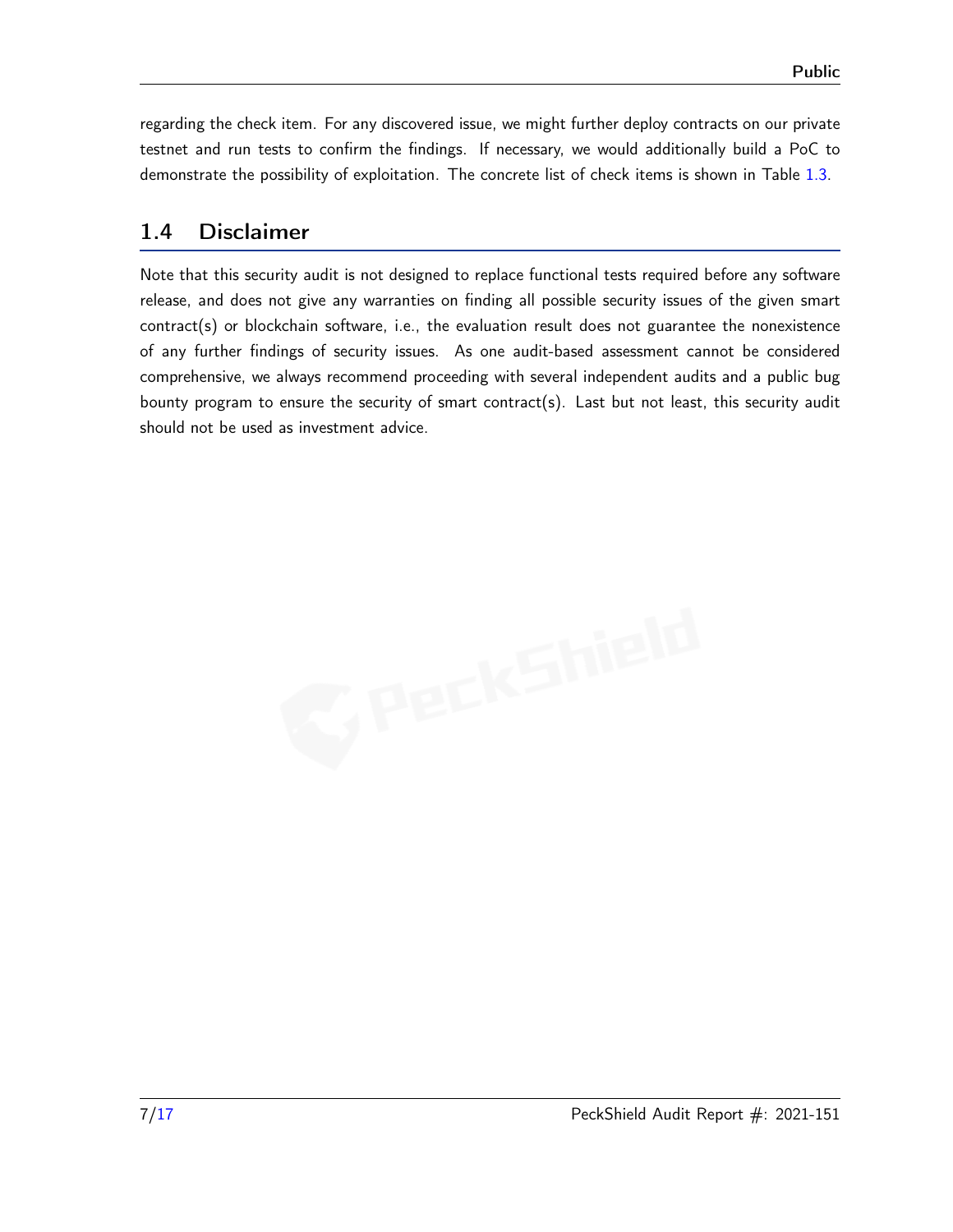# <span id="page-7-0"></span>2 | Findings

#### <span id="page-7-1"></span>2.1 Summary

Here is a summary of our findings after analyzing the Dtravel TRVL token contract. During the first phase of our audit, we study the smart contract source code and run our in-house static code analyzer through the codebase. The purpose here is to statically identify known coding bugs, and then manually verify (reject or confirm) issues reported by our tool. We further manually review business logics, examine system operations, and place ERC20-related aspects under scrutiny to uncover possible pitfalls and/or bugs.

| <b>Severity</b> | $#$ of Findings |
|-----------------|-----------------|
| Critical        | $\Omega$        |
| High            | 0               |
| Medium          |                 |
| Low             | 0               |
| Informational   | ာ               |
| Total           | - 2             |

Moreover, we explicitly evaluate whether the given contracts follow the standard ERC20 specification and other known best practices, and validate its compatibility with other similar ERC20 tokens and current DeFi protocols. The detailed ERC20 compliance checks are reported in Section [3.](#page-9-0) After that, we examine a few identified issues of varying severities that need to be brought up and paid more attention to. (The findings are categorized in the above table.) Additional information can be found in the next subsection, and the detailed discussions are in Section [4.](#page-12-0)

#### <span id="page-7-2"></span>2.2 Key Findings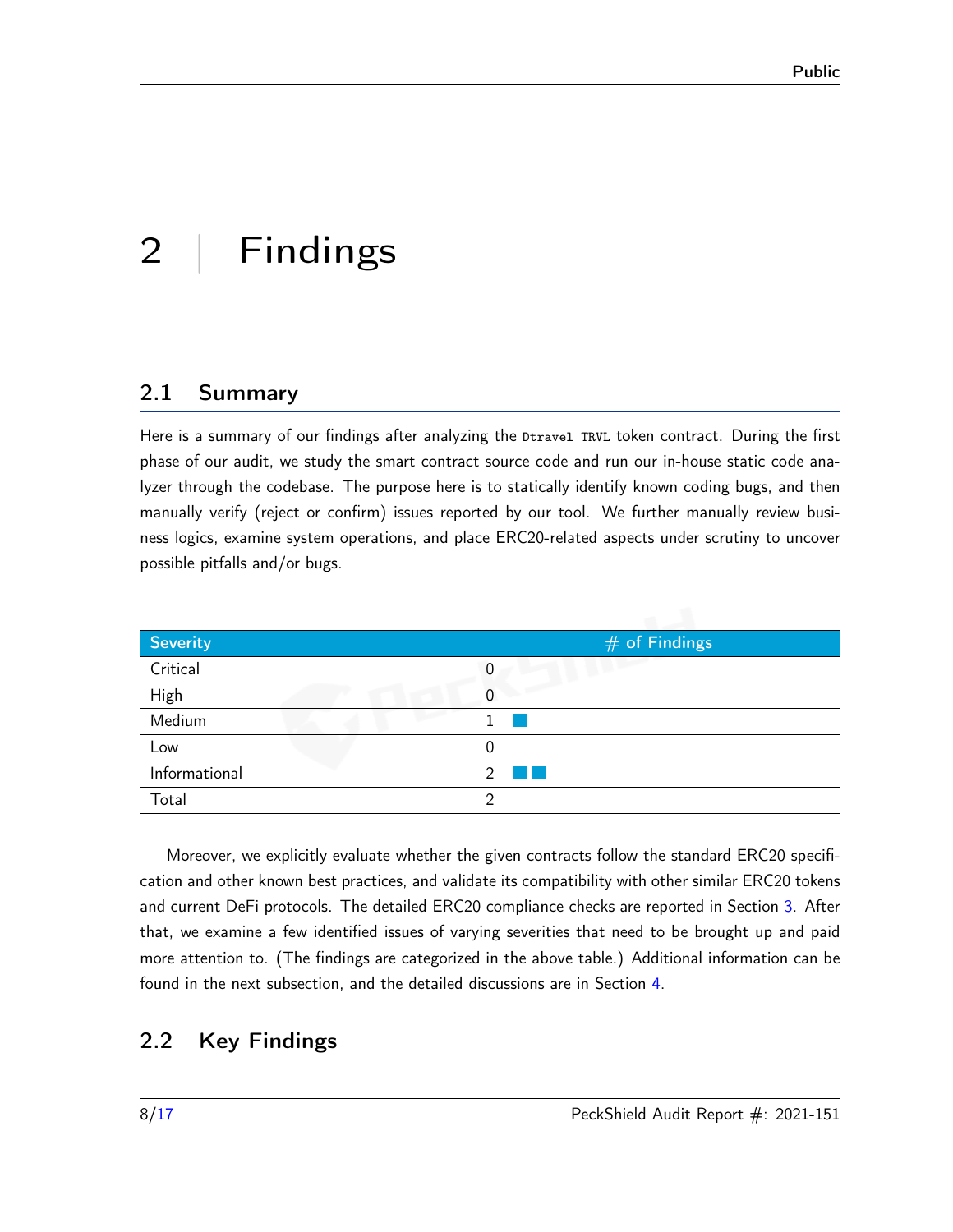Overall, no ERC20 compliance issue was found, and our detailed checklist can be found in Section 3. Also, there is no critical or high severity issue, although the implementation can be improved by resolving the identified issues (shown in Table [2.1\)](#page-8-0), including 2 informational recommendations.

<span id="page-8-0"></span>

| ID             | <b>Severity</b> | <b>Title</b>                                             | Category                | <b>Status</b> |
|----------------|-----------------|----------------------------------------------------------|-------------------------|---------------|
| <b>PVE-001</b> |                 | Informational   Redundant State/Code Removal             | <b>Coding Practices</b> | Fixed         |
| <b>PVE-002</b> | Informational   | <b>Gas Efficient Replacement of memory to</b><br>callata | <b>Coding Practices</b> | Fixed         |
| <b>PVE-003</b> | Medium          | Trust Issue of Admin Keys                                | Security Features       | Confirmed     |

Table 2.1: Key Dtravel TRVL Audit Findings

Besides recommending specific countermeasures to mitigate these issues, we also emphasize that it is always important to develop necessary risk-control mechanisms and make contingency plans, which may need to be exercised before the mainnet deployment. The risk-control mechanisms need to kick in at the very moment when the contracts are being deployed in mainnet. Please refer to Section [3](#page-9-0) for our detailed compliance checks and Section [4](#page-12-0) for elaboration of reported issues.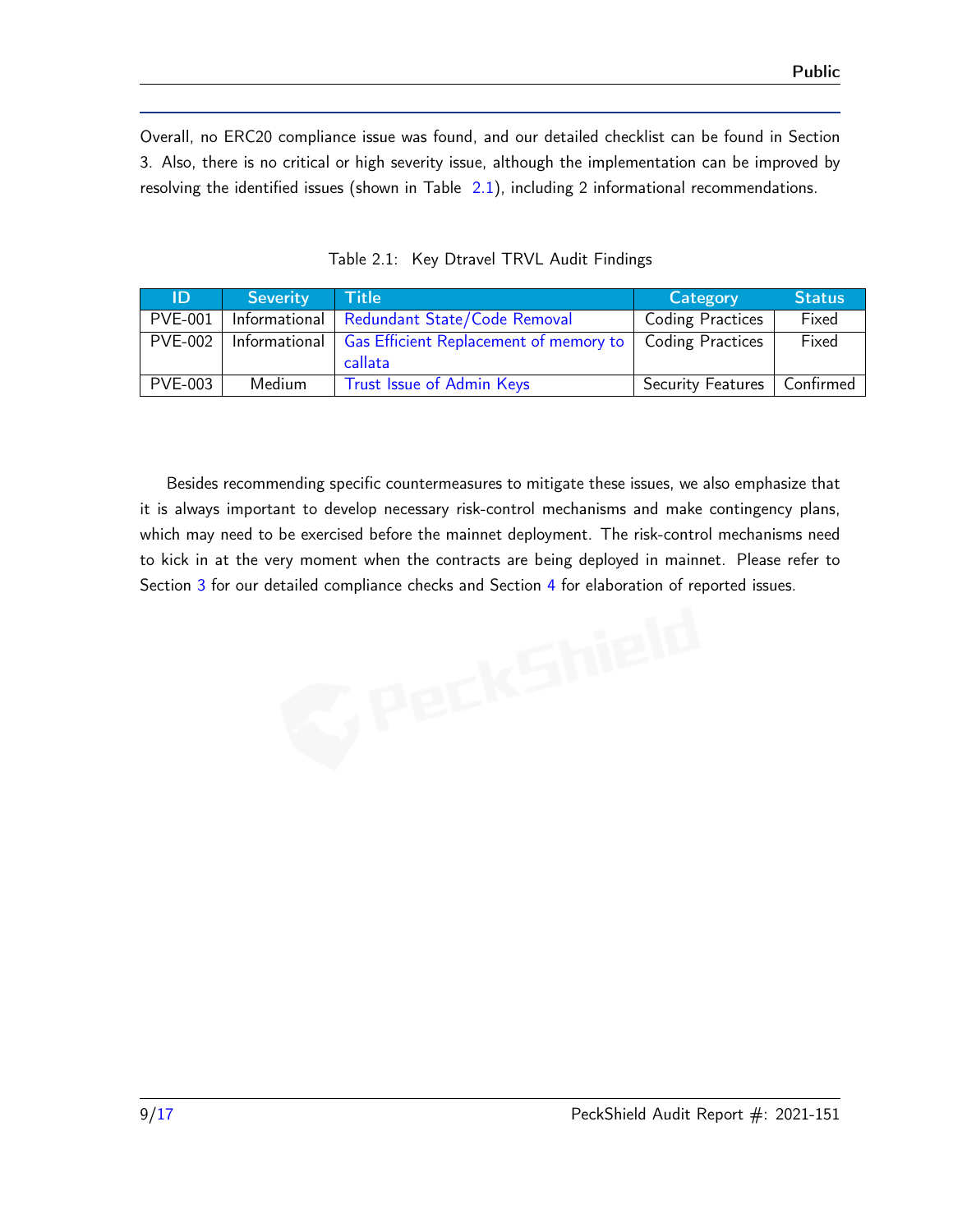# <span id="page-9-0"></span>3 | ERC20 Compliance Checks

The ERC20 specification defines a list of API functions (and relevant events) that each token contract is expected to implement (and emit). The failure to meet these requirements means the token contract cannot be considered to be ERC20-compliant. Naturally, as the first step of our audit, we examine the list of API functions defined by the ERC20 specification and validate whether there exist any inconsistency or incompatibility in the implementation or the inherent business logic of the audited contract(s).

<span id="page-9-1"></span>

| <b>Item</b>                           | <b>Description</b>                                                       | <b>Status</b> |
|---------------------------------------|--------------------------------------------------------------------------|---------------|
| name()                                | Is declared as a public view function                                    |               |
|                                       | Returns a string, for example "Tether USD"                               |               |
| Is declared as a public view function |                                                                          |               |
| symbol()                              | Returns the symbol by which the token contract should be known, for      |               |
|                                       | example "USDT". It is usually 3 or 4 characters in length                |               |
|                                       | Is declared as a public view function                                    |               |
| decimals()                            | Returns decimals, which refers to how divisible a token can be, from 0   |               |
|                                       | (not at all divisible) to 18 (pretty much continuous) and even higher if |               |
|                                       | required                                                                 |               |
| Is declared as a public view function |                                                                          |               |
| totalSupply()                         | Returns the number of total supplied tokens, including the total minted  |               |
|                                       | tokens (minus the total burned tokens) ever since the deployment         |               |
|                                       | Is declared as a public view function                                    |               |
| balanceOf()                           | Anyone can query any address' balance, as all data on the blockchain is  |               |
|                                       | public                                                                   |               |
|                                       | Is declared as a public view function                                    |               |
| allowance()                           | Returns the amount which the spender is still allowed to withdraw from   |               |
|                                       | the owner                                                                |               |

Table 3.1: Basic View-Only Functions Defined in The ERC20 Specification

Our analysis shows that there is no ERC20 inconsistency or incompatibility issue found in the audited Dtravel TRVL. In the surrounding two tables, we outline the respective list of basic view -only functions (Table [3.1\)](#page-9-1) and key state-changing functions (Table [3.2\)](#page-10-0) according to the widely-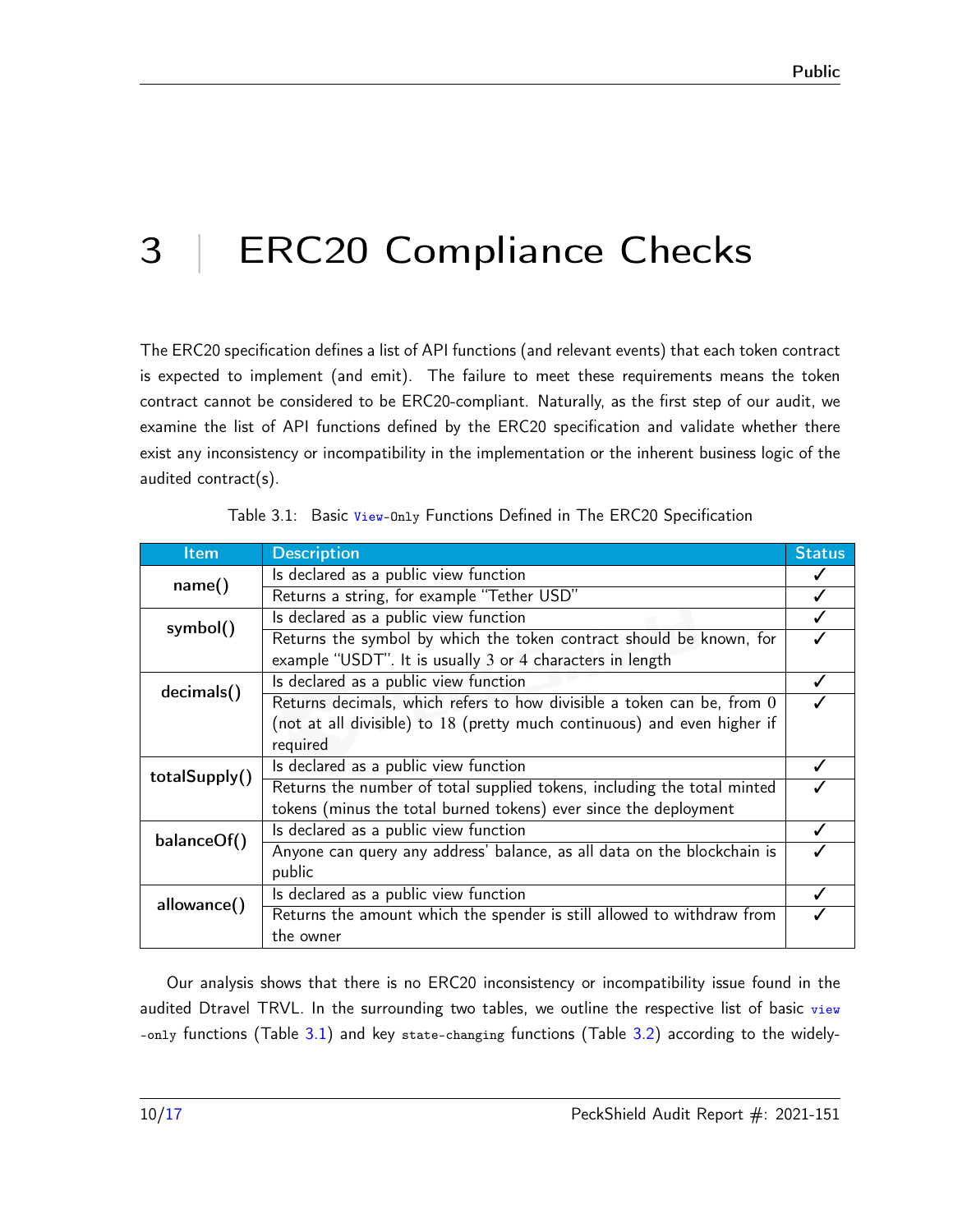<span id="page-10-0"></span>

| <b>Item</b>      | <b>Description</b>                                                           | <b>Status</b>           |
|------------------|------------------------------------------------------------------------------|-------------------------|
|                  | Is declared as a public function                                             | ✓                       |
|                  | Returns a boolean value which accurately reflects the token transfer status  | $\overline{\checkmark}$ |
|                  | Reverts if the caller does not have enough tokens to spend                   | ✓                       |
| transfer()       | Allows zero amount transfers                                                 | ✓                       |
|                  | Emits Transfer() event when tokens are transferred successfully (include 0   |                         |
|                  | amount transfers)                                                            |                         |
|                  | Reverts while transferring to zero address                                   |                         |
|                  | Is declared as a public function                                             | ✓                       |
|                  | Returns a boolean value which accurately reflects the token transfer status  | $\overline{\checkmark}$ |
|                  | Reverts if the spender does not have enough token allowances to spend        | ✓                       |
|                  | Updates the spender's token allowances when tokens are transferred suc-      |                         |
| transferFrom()   | cessfully                                                                    |                         |
|                  | Reverts if the from address does not have enough tokens to spend             |                         |
|                  | Allows zero amount transfers                                                 |                         |
|                  | Emits Transfer() event when tokens are transferred successfully (include 0   |                         |
|                  | amount transfers)                                                            |                         |
|                  | Reverts while transferring from zero address                                 | ✓                       |
|                  | Reverts while transferring to zero address                                   | ✓                       |
|                  | Is declared as a public function                                             | ✓                       |
|                  | Returns a boolean value which accurately reflects the token approval status  | ✓                       |
| approve()        | Emits Approval() event when tokens are approved successfully                 | ✓                       |
|                  | Reverts while approving to zero address                                      |                         |
|                  | Is emitted when tokens are transferred, including zero value transfers       |                         |
| Transfer() event | Is emitted with the from address set to <i>address</i> (0x0) when new tokens |                         |
|                  | are generated                                                                |                         |
| Approval() event | Is emitted on any successful call to approve()                               |                         |

Table 3.2: Key State-Changing Functions Defined in The ERC20 Specification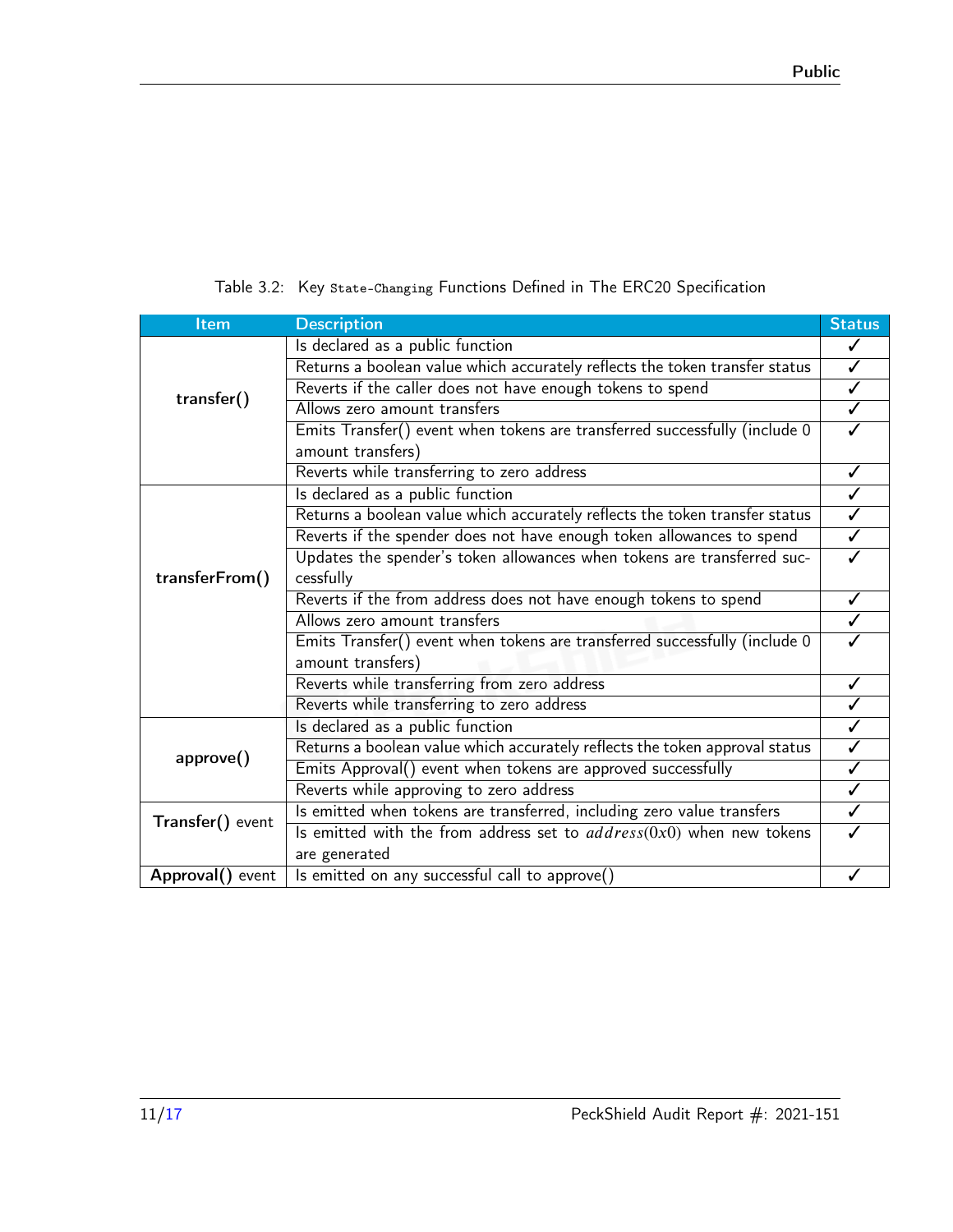adopted ERC20 specification. In addition, we perform a further examination on certain features that are permitted by the ERC20 specification or even further extended in follow-up refinements and enhancements (e.g., ERC777/ERC2222), but not required for implementation. These features are generally helpful, but may also impact or bring certain incompatibility with current DeFi protocols. Therefore, we consider it is important to highlight them as well. This list is shown in Table [3.3.](#page-11-0)

<span id="page-11-0"></span>

| <b>Feature</b>       | <b>Description</b>                                                         | Opt-in |
|----------------------|----------------------------------------------------------------------------|--------|
| Deflationary         | Part of the tokens are burned or transferred as fee while on trans-        |        |
|                      | fer() / transferFrom() calls                                               |        |
| <b>Rebasing</b>      | The balanceOf() function returns a re-based balance instead of the actual  |        |
|                      | stored amount of tokens owned by the specific address                      |        |
| Pausable             | The token contract allows the owner or privileged users to pause the token |        |
|                      | transfers                                                                  |        |
| <b>Blacklistable</b> | The token contract allows the owner or privileged users to blacklist a     |        |
|                      | specific address such that token transfers and other operations related to |        |
|                      | that address are prohibited                                                |        |
| <b>Mintable</b>      | The token contract allows the owner or privileged users to mint tokens to  |        |
|                      | a specific address                                                         |        |
| <b>Burnable</b>      | The token contract allows the token holders to burn their own tokens       |        |

|  | Table 3.3: Additional Opt-in Features Examined in Our Audit |  |  |  |  |  |  |
|--|-------------------------------------------------------------|--|--|--|--|--|--|
|--|-------------------------------------------------------------|--|--|--|--|--|--|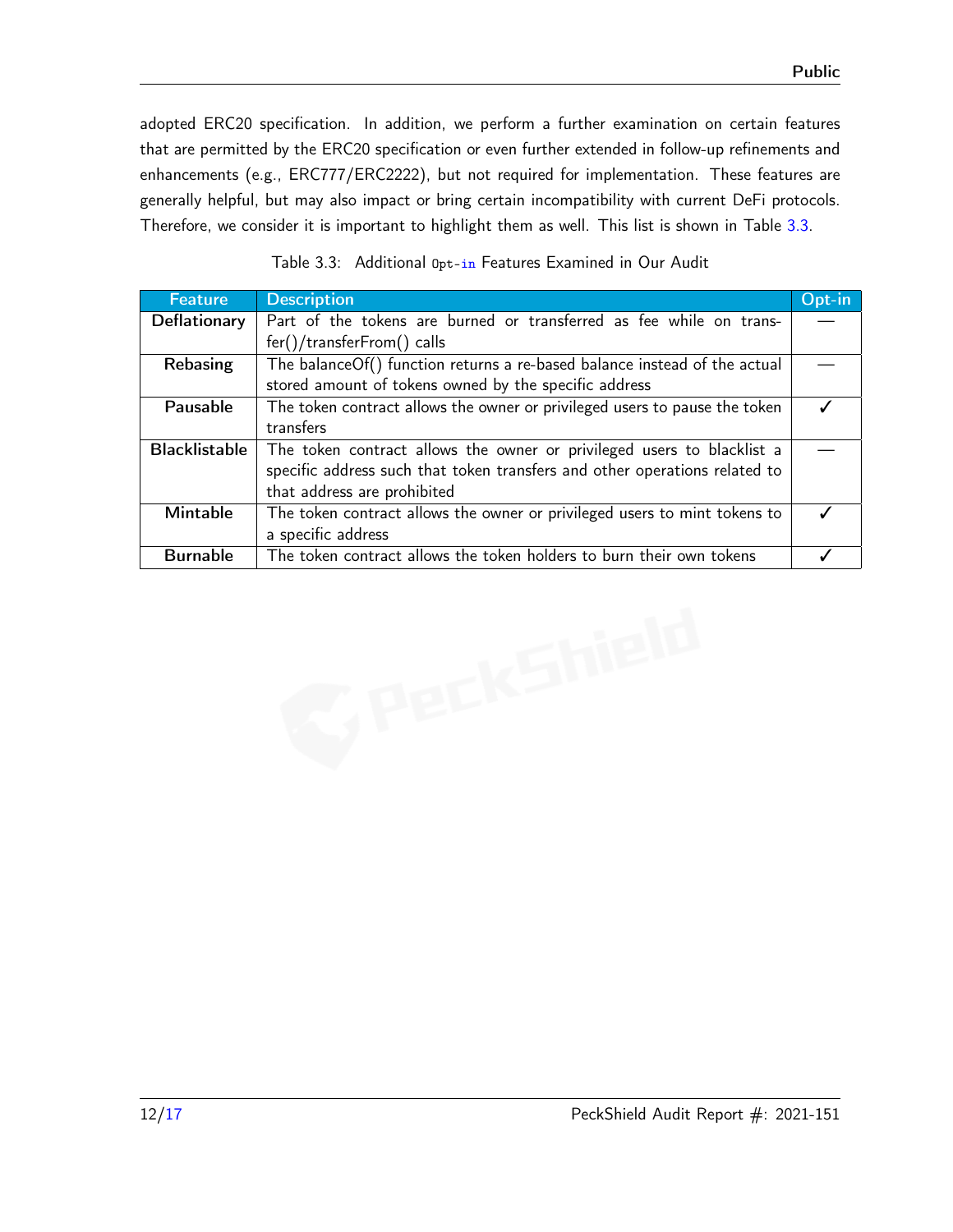## <span id="page-12-0"></span>4 | Detailed Results

#### <span id="page-12-1"></span>4.1 Redundant State/Code Removal

- ID: PVE-001
- Severity: Informational
- Likelihood: Low
- Impact: None
- Target: TokenVesting
- Category: Coding Practices [\[4\]](#page-16-4)
- CWE subcategory: CWE-1041 [\[1\]](#page-16-5)

#### **Description**

In the TRVL token contract, we observe the inclusion of certain unused code or the presence of unnecessary redundancies that can be safely removed. For example, the Ownable contract inherited by TokenVesting is not used throughout the entire TokenVesting contract. For better gas efficiency, we suggest removing the redundant inheritance.

```
18 contract TokenVesting is Ownable {
19 using SafeMath for uint256 ;
20 using SafeERC20 for IERC20 ;
21
22 event TokensReleased ( address beneficiary , uint256 unreleased );
23
24 // beneficiary of tokens after they are released
25 address private immutable _beneficiary ;
26
27 // Durations and timestamps are expressed in UNIX time, the same units as block.
           timestamp .
28 uint256 private immutable _cliff ;
2930 }
```
#### Listing 4.1: TokenVesting

Recommendation Remove the Ownable contract.

Status The issue has been addressed by the following commit: [45dbe03.](https://github.com/dTravel/trvl-token-issue-contracts/commit/45dbe03)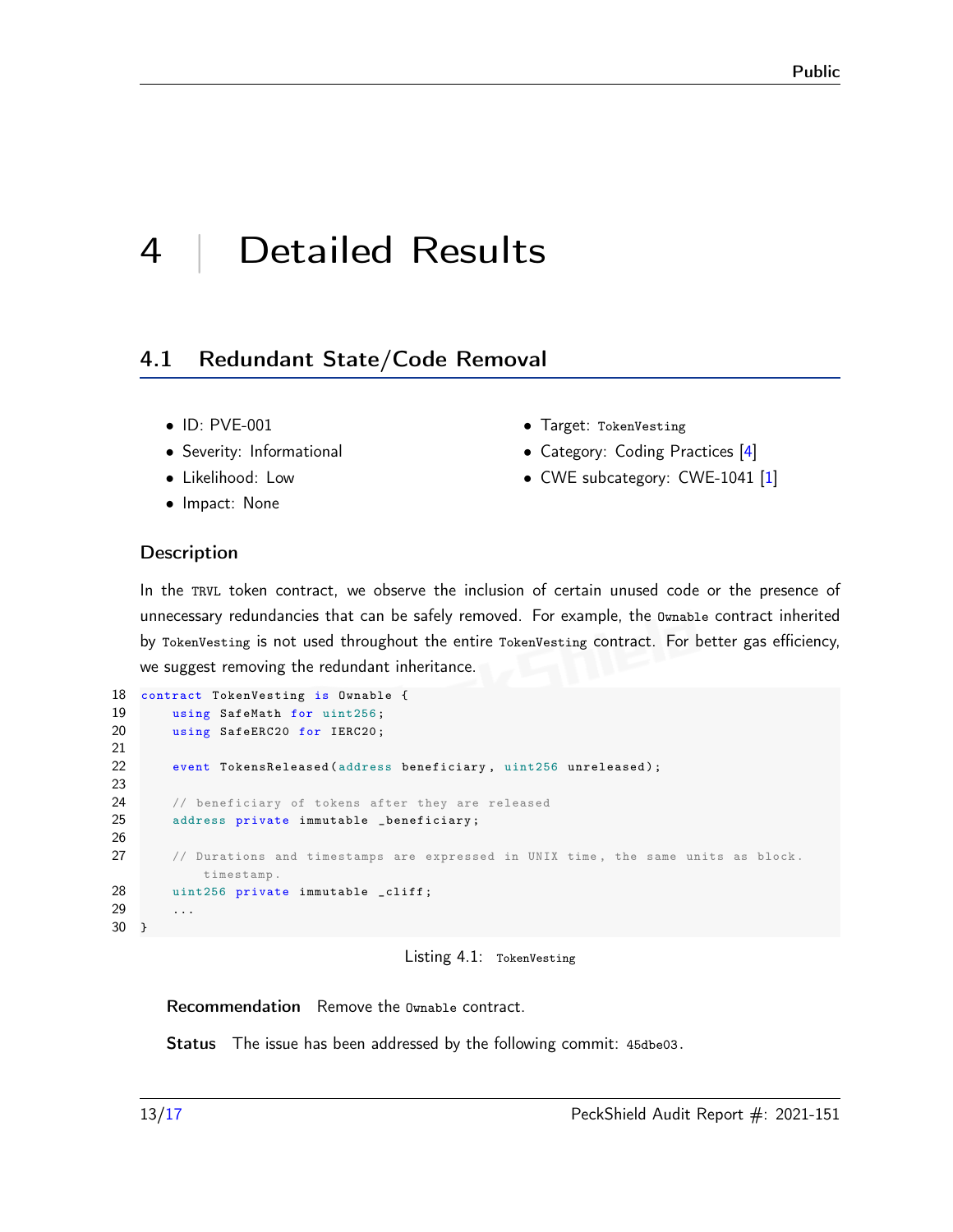### <span id="page-13-0"></span>4.2 Gas Efficient Replacement of memory to calldata

- ID: PVE-002
- Severity: Informational
- Likelihood: Low
- Impact: Low
- Target: TRVL
- Category: Coding Practices [\[4\]](#page-16-4)
- CWE subcategory: CWE-287 [\[2\]](#page-16-6)

#### **Description**

In Solidity, the external functions can read array arguments directly from calldata. However, it comes to our attention that the external TRVL::mintBatch() function uses the array arguments as the memory type. This will make the Solidity compiler to copy the array arguments into memory before they can be used. Note that the memory allocation can be expensive, whereas reading from calldata is not. So we recommend changing the **memory** type to the calldata type for array arguments in TRVL::mintBatch().

```
36 function mintBatch (address [] memory to, uint256 [] memory amount) external {
37 require (
38 to length = amount length,
39 " TRVL : mintBatch inputs do not have same length "
40 ) ;
41 for (uint 256 i = 0; i < to length; i++) {
42 mint (to [i], amount [i]);
43 }
44 }
```
Listing 4.2: TRVL::mintBatch()

Recommendation Change the memory type to calldata type.

Status The issue has been addressed by the following commit: [45dbe03.](https://github.com/dTravel/trvl-token-issue-contracts/commit/45dbe03)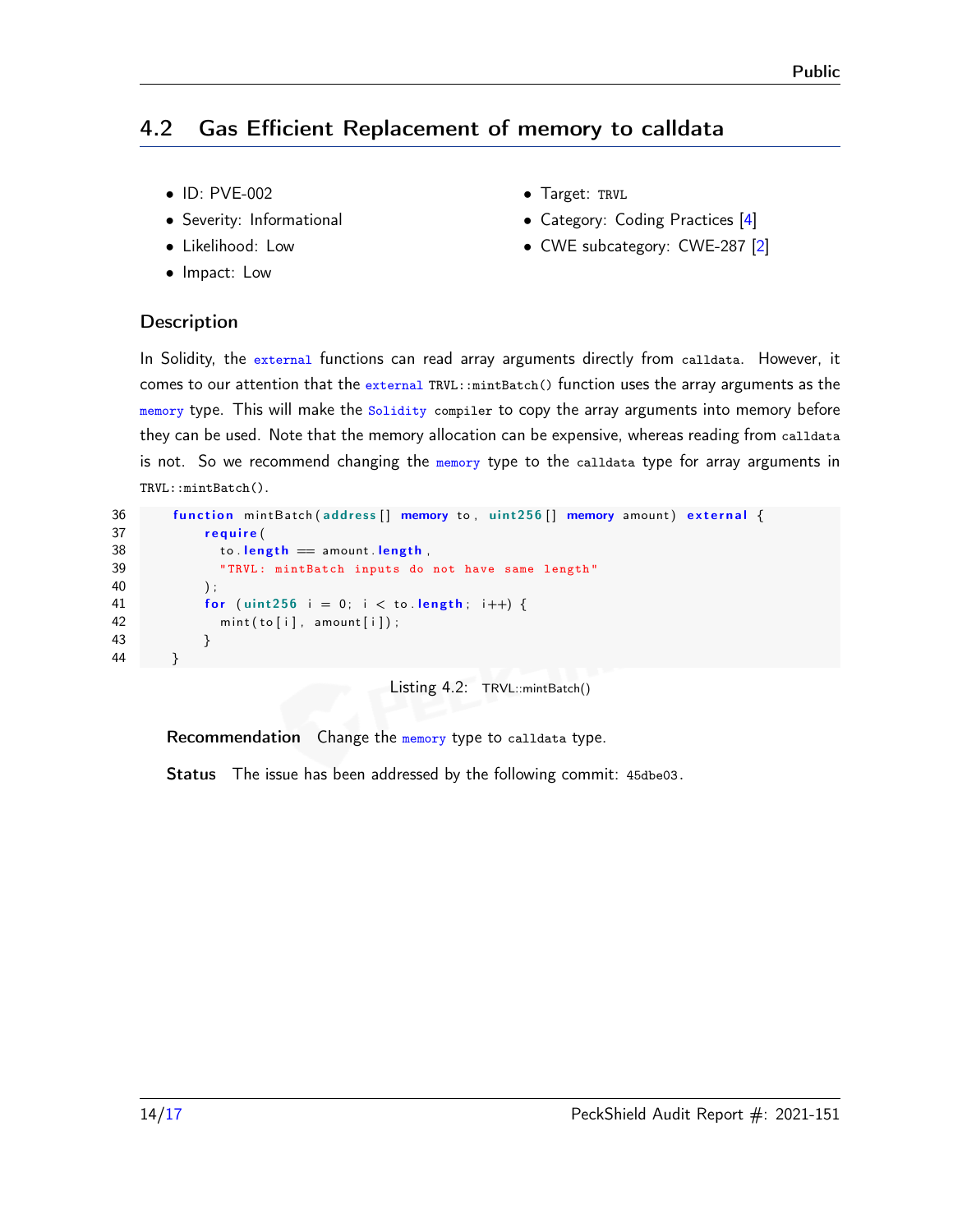#### <span id="page-14-0"></span>4.3 Trust Issue of Admin Keys

- ID: PVE-003
- Severity: Medium
- Likelihood: Medium
- Impact: Medium
- Target: TokenVesting
- Category: Security Features [\[3\]](#page-16-7)
- CWE subcategory: CWE-287 [\[2\]](#page-16-6)

#### **Description**

In the TokenVesting protocol, there is a special administrative account, i.e., owner. This owner account plays a critical role in governing and regulating the system-wide operations (e.g. token revoking). Our analysis shows that the privileged account needs to be scrutinized. In the following, we examine the privileged account and their related privileged accesses in current contracts.

To elaborate, we show below the revokeTokenVesting() function in the TokenVesting contract. This function allows the owner to withdraw all funds from the contract and send to a specific address.

```
131 function revokeTokenVesting (address ownerWallet) external onlyOwner {
132 require ( ownerWallet != address (0), "TokenVesting: invalid ownerWallet");
133
134 _ revoked = true;
135
136 uint256 currentBalance = _token.balanceOf(address(this));
137 if ( currentBalance > 0) {
138 Ltoken.safeTransfer ( ownerWallet, currentBalance);
139 }
140
141 emit TokensRevoked (_beneficiary, ownerWallet, currentBalance);
142 }
```
Listing 4.3: AcetAdaptor::revokeTokenVesting()

Note that it could be worrisome if the privileged owner account is a plain EOA account. A revised multi-sig account could greatly alleviate this concern, though it is still far from perfect. Specifically, a better approach is to eliminate the administration key concern by transferring the role to a community-governed DAO.

Recommendation Promptly transfer the privileged account to the intended DAO-like governance contract. All changed to privileged operations may need to be mediated with necessary timelocks. Eventually, activate the normal on-chain community-based governance life-cycle and ensure the intended trustless nature and high-quality distributed governance.

Status This issue has been confirmed.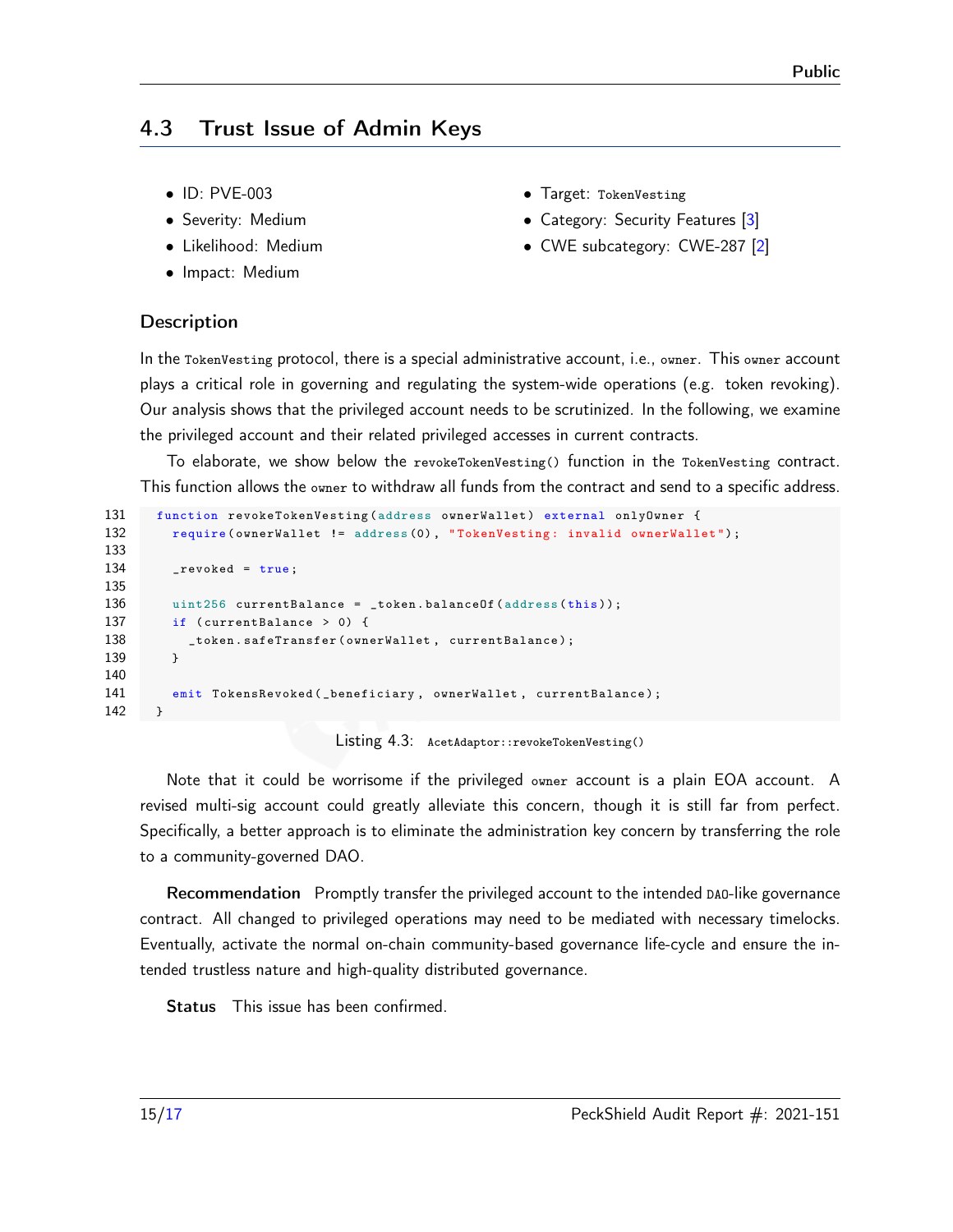# <span id="page-15-0"></span>5 | Conclusion

In this security audit, we have examined the design and implementation of the Dtravel TRVL token contract. During our audit, we first checked all respects related to the compatibility of the ERC20 specification and other known ERC20 pitfalls/vulnerabilities. We then proceeded to examine other areas such as coding practices and business logics. Overall, although no critical or high level vulnerabilities were discovered, we identified two issues that were promptly confirmed and addressed by the team. In the meantime, as disclaimed in Section [1.4,](#page-6-0) we appreciate any constructive feedbacks or suggestions about our findings, procedures, audit scope, etc.